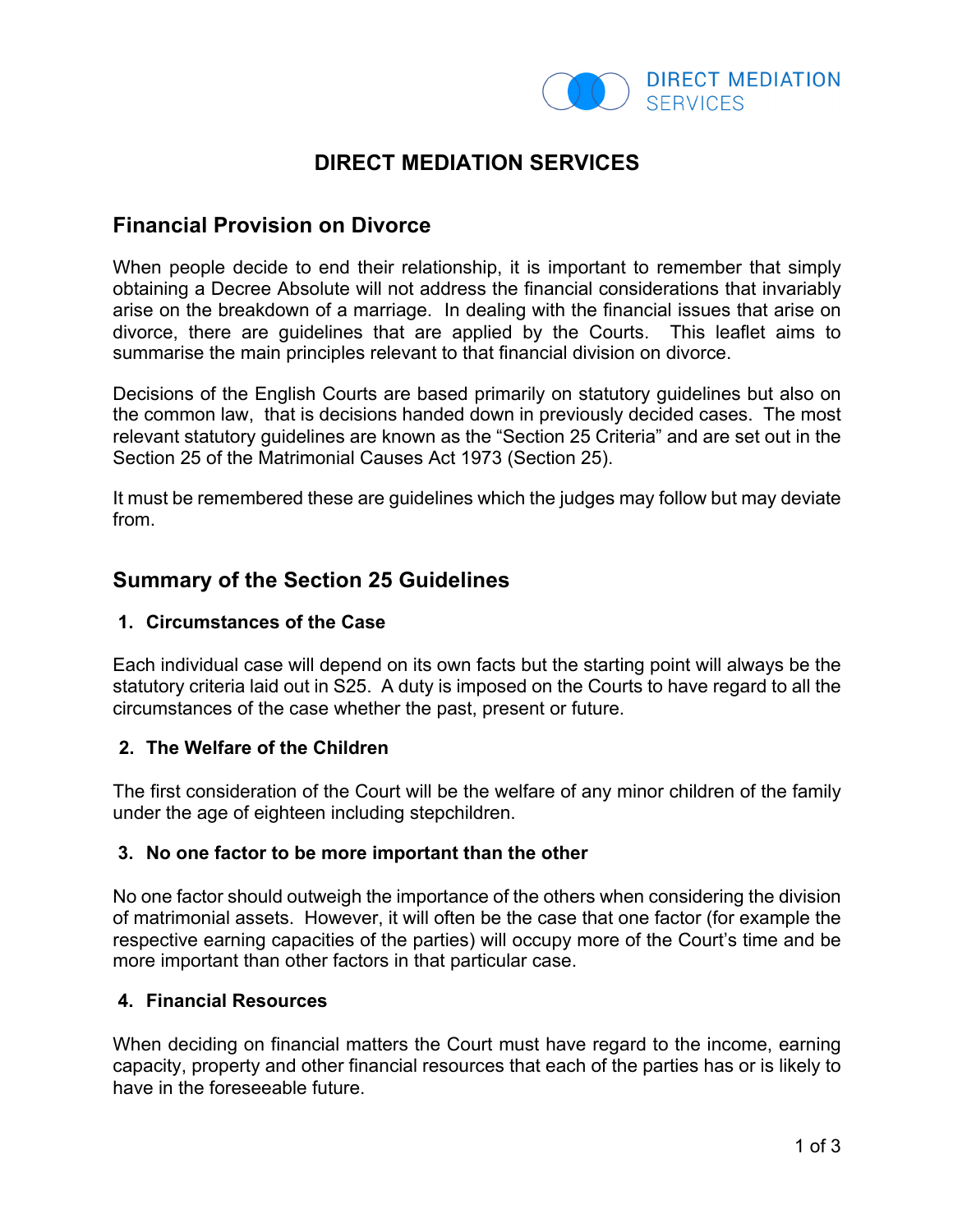

### **4.1 Income and Earning Capacity**

The court will look not only at what the parties are earning currently but also at what they could reasonably expect to earn in the future. The Court will draw negative inferences if one party chooses not to work when he or she could do so.

### **4.2 Earning Potential**

This should be distinguished from earning capacity. Earning potential is any increase in earning capacity which a party would reasonably expect to achieve given their circumstances.

# **4.3 Property**

This will include land, any beneficial interest held under trust, money, partnership assets, business stock, jewellery, other personal possessions, shares in private or public companies and pensions.

#### **4.4 Expectations**

The Court will consider any income or property that a party currently has or is likely to have in the foreseeable future e.g. this may include inheritance prospects.

#### **5. Financial Needs, Obligations and Responsibilities**

The Court must also have regard to the financial needs, obligations and responsibilities which each of the parties of the marriage has or is likely to have in the foreseeable future.

#### **6. Standard of Living during the Marriage**

The Court must also have regard to the standard of living enjoyed by the family prior to the breakdown of the marriage.

#### **7. Age of Parties**

The age of the parties is most relevant to the question of their earning capacity. Where the needs of young children are involved, a young wife will normally be presumed to have an earning potential. The considerations will, however, be different for a woman aged over fifty who has not worked for many years.

#### **8. Duration of Marriage**

With a short marriage contributions are likely to be more relevant. However, the duration of any marriage and in particular short marriages will not be considered on its own: other relevant factors will include contributions (or lack thereof), children and the respective earning potential of each party. It will often be important to consider the effect of the marriage on the parties and also, in some circumstances to ask what the parties have lost in financial terms as a result of the marriage. This may be particularly relevant where one